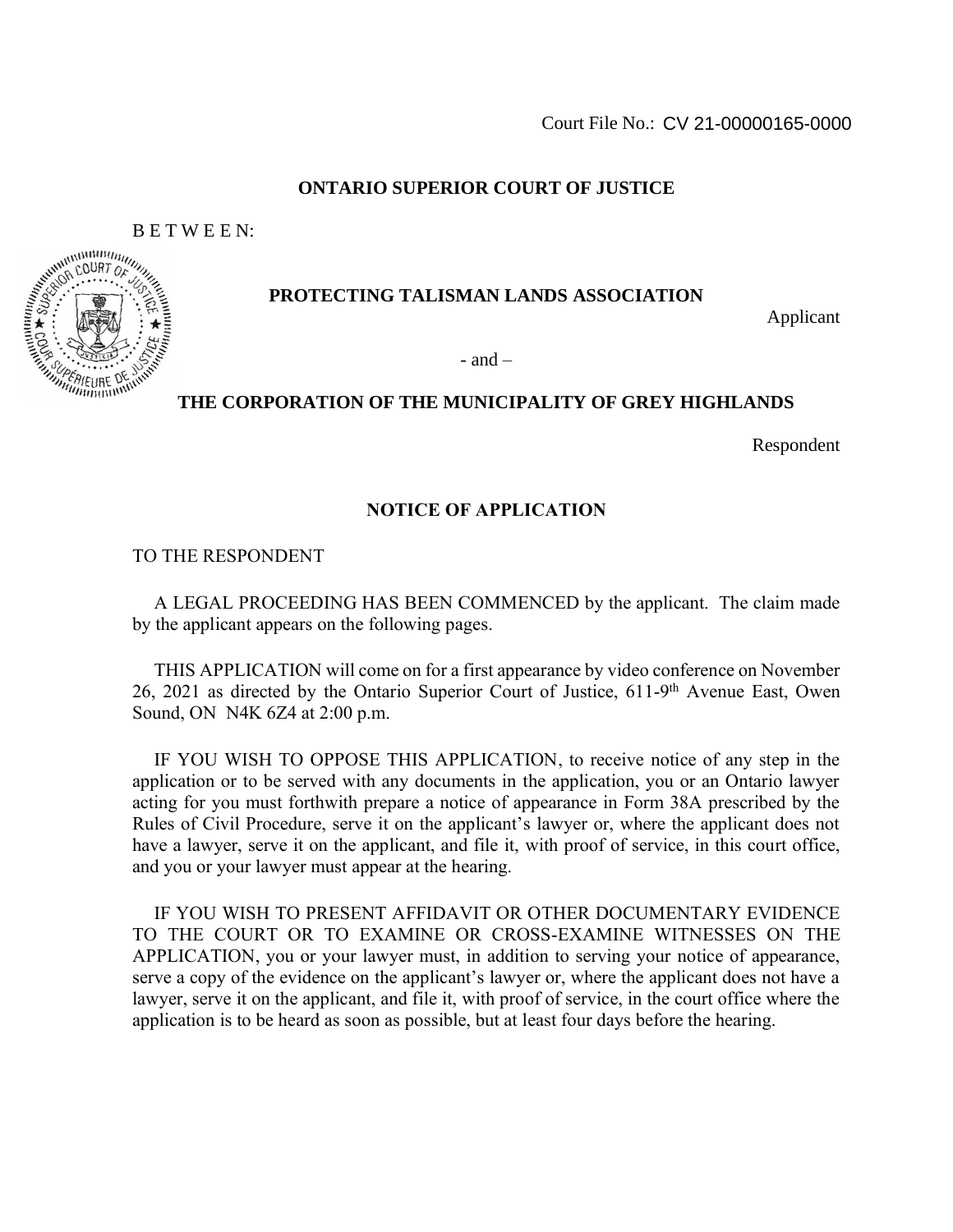# IF YOU FAIL TO APPEARAT THE HEARING, JUDGMENT MAY BE GIVEN IN YOUR ABSENCE AND WITHOUT FURTHER NOTICE TO YOU. IF YOU WISH TO OPPOSE THIS APPLICATION BUT ARE UNABLE TO PAY LEGAL FEES, LEGAL AID MAY BE AVAILABLE TO YOU BY CONTACTING A LOCAL LEGAL AID OFFICE.  $\text{Date:}\_\_\_\_\_\_\_\_\_\_\_\_\_\_\_\_\_\_\_\_\_\_$ Digitally signed by Emily Bye DN: cn=Emily Bye, o=MAG,

Local Registrar Owen Sound Courthouse  $611 - 9$ <sup>th</sup> Ave. East Owen Sound ON N4K 6Z4

### TO: **THE CORPORATION OF THE MUNICIPALITY OF GREY HIGHLANDS**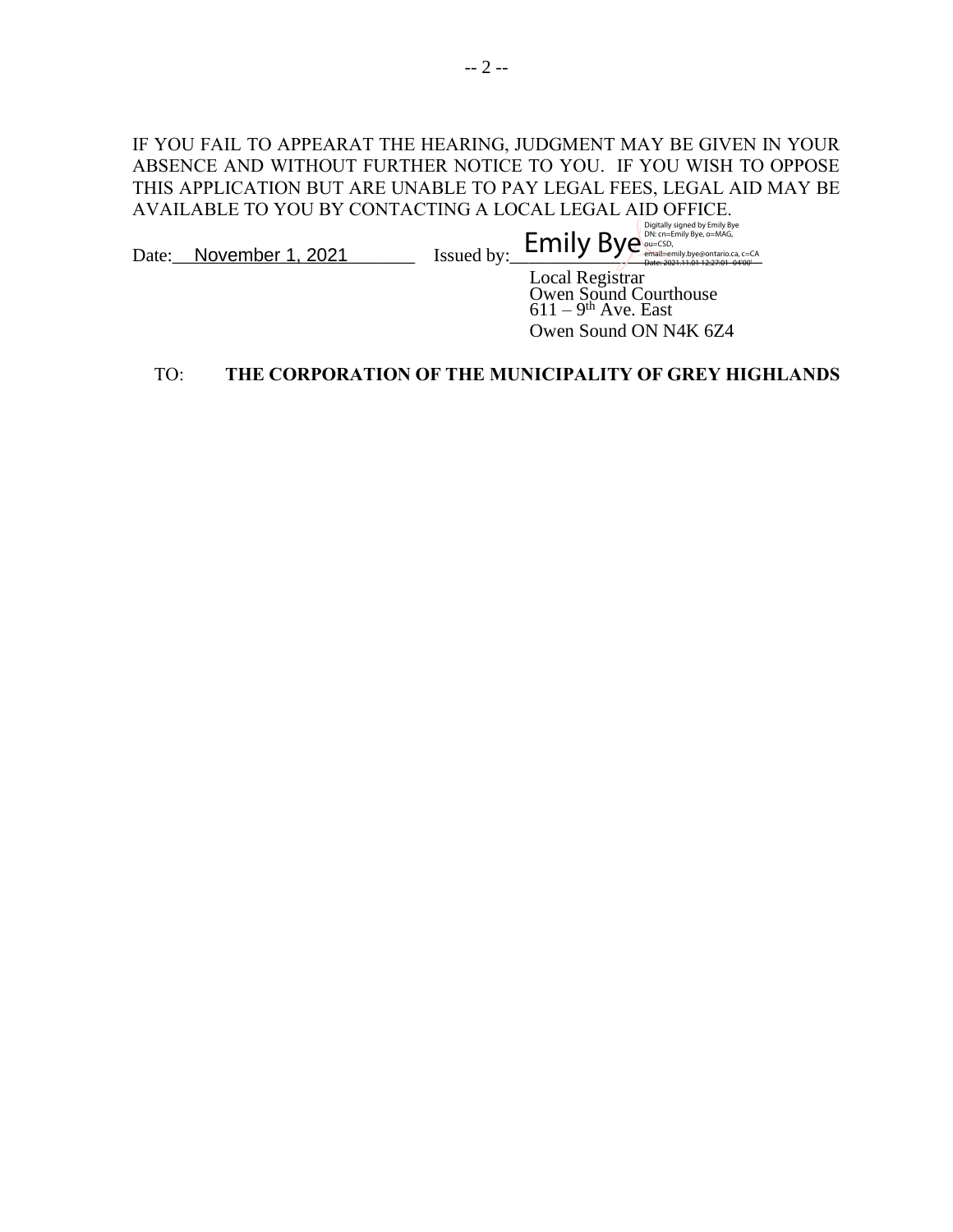#### **APPLICATION**

The Applicant makes application for:

1)An order or orders of the court:

- a) quashing such resolutions, orders or by-laws of the Corporation of the Municipality of Grey Highlands respecting the disposition of the so-called Upper and Lower Talisman lands (defined below) made during the meeting of council on June 2, 2021;
- b) quashing such resolutions, orders or by-laws of the Corporation of the Municipality of Grey Highlands respecting the disposition of the so-called Upper and Lower Talisman lands (defined below) made during the meeting of council on June 14, 2021;
- c) quashing such resolutions, orders or by-laws of the Corporation of the Municipality of Grey Highlands respecting the disposition of the so-called Upper and Lower Talisman lands made during the meeting of council on July 7, 2021;
- d) quashing such resolutions, orders or by-laws of the Corporation of the Municipality of Grey Highlands respecting the disposition of the so-called Upper and Lower Talisman lands made during the meeting of council on July 21, 2021;
- e) quashing such resolutions, orders or by-laws of the Corporation of the Municipality of Grey Highlands respecting the disposition of the so-called Upper and Lower Talisman lands made during the meeting of council on September 15, 2021;
- f) direction of the court that nothing shall be done pursuant to any agreement for purchase and sale or conditional sale in respect of the Talisman Lands until this application is disposed of;
- g) The costs of this Application; and
- h) Such other relief counsel may request and the Honourable Court deems just.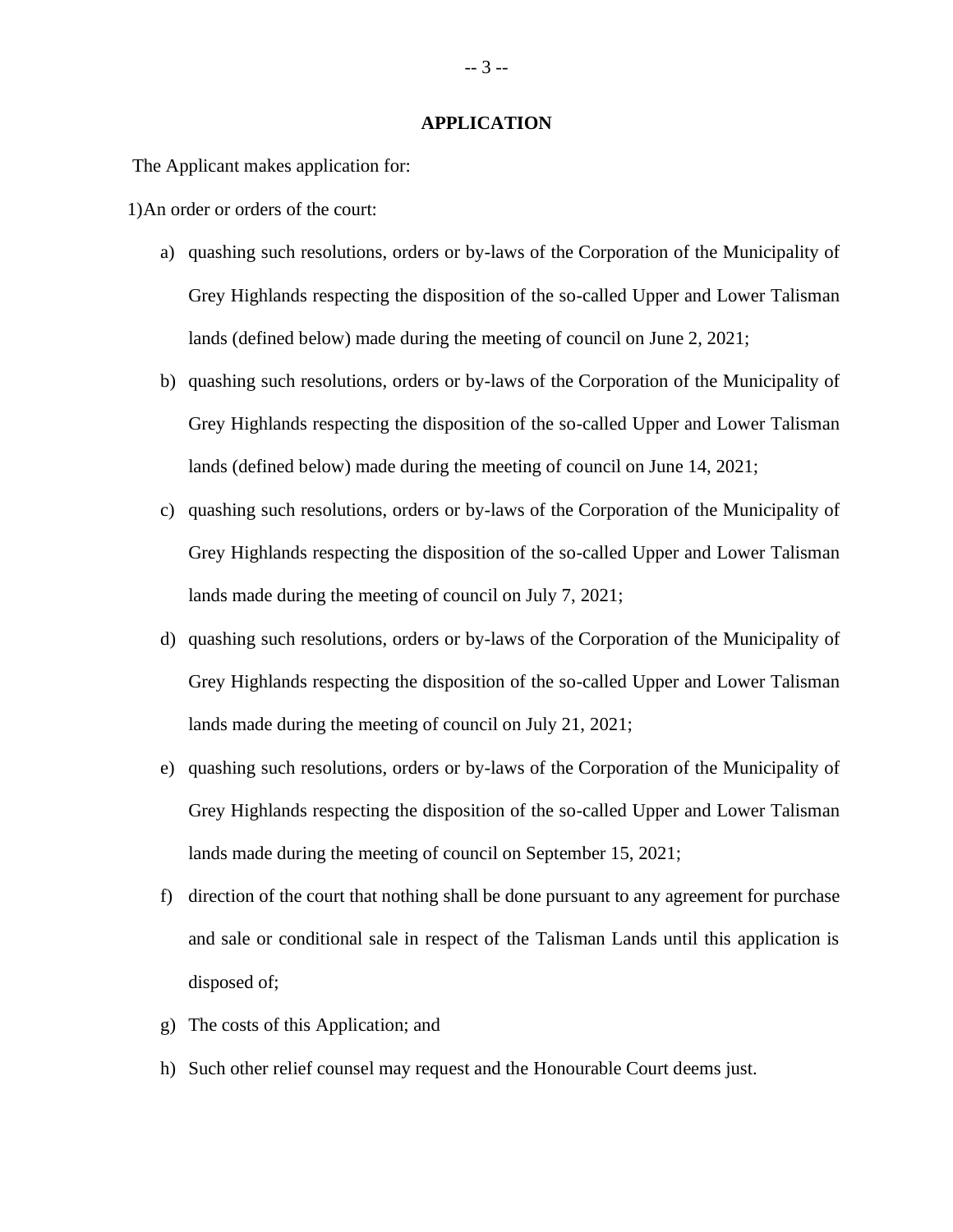The grounds to be argued are as follows:

- 2) The Applicant, Protecting Talisman Lands Association, is a not-for-profit corporation pursuant to the laws of Canada established to protect and preserve the lands of the former Talisman resort in Grey County.
- 3) The Corporation of the Municipality of Grey Highlands ("Municipality") owns two parcels of land in Beaver Valley, situated in Grey County which, with a third parcel that is privately held, form what is commonly referred to as the Talisman Lands.
- 4) The Talisman Lands together were formerly a popular ski resort in the Beaver Valley. The Resort closed some time ago and the lands have been unused since.
- 5) For ease of reference, the properties owned by the Municipality are referred to generally as Upper Talisman, consisting of 59 acres and Lower Talisman consisting of 74.8 acres, and collectively as the "Municipal Lands").
- 6) The relevant lands under Municipal ownership are legally described as follows:
	- a) EPHRASIA CON 6 PT LOT 7 RP;16R10463 PART 1; and
	- b) PLAN 168 LOTS 6, 11, 12, 13,;14, 20, 21, 22 PT LOTS 3, 4,;5, 7, 8, 9,10, 15, 16, 17,;18, 19 PT MCLEAN ST PT PURDY;ST 16R8624 PARTS 3,4, 5; PLAN 168 LOTS 6, 11, 12, 13,;14, 20, 21, 22 PT LOTS 3, 4,;5, 7,8, 9, 10, 15, 16, 17,;18, 19 PT MCLEAN ST PT PURDY;ST 16R8624PARTS 3, 4, 5; PLAN 168 LOTS 6, 11, 12, 13,;14, 20, 21, 22 PT LOTS3, 4,;5, 7, 8, 9, 10, 15, 16, 17,;18, 19 PT MCLEAN ST PT PURDY;ST16R8624 PARTS 3, 4, 5; PLAN 168 PT LOTS 1 TO 3 PT;PURDY ST CON 5PT LOT 7 RP;16R8624 PARTS 2 6 12 AND 18; PLAN 168 LOTS 6, 11, 12,13,;14, 20, 21, 22 PT LOTS 3, 4,;5, 7, 8, 9, 10, 15, 16, 17,;18, 19 PTMCLEAN ST PT PURDY;ST 16R8624 PARTS 3, 4, 5

Referred to herein as the "Upper and Lower Talisman" or the "Municipal Lands").

The Talisman Lands together are within the Niagara Escarpment and are part of a diverse

ecosystem and represent a unique geography that is recognized by the United Nations

Educational, Scientific and Cultural Organization (UNESCO), as a World Biosphere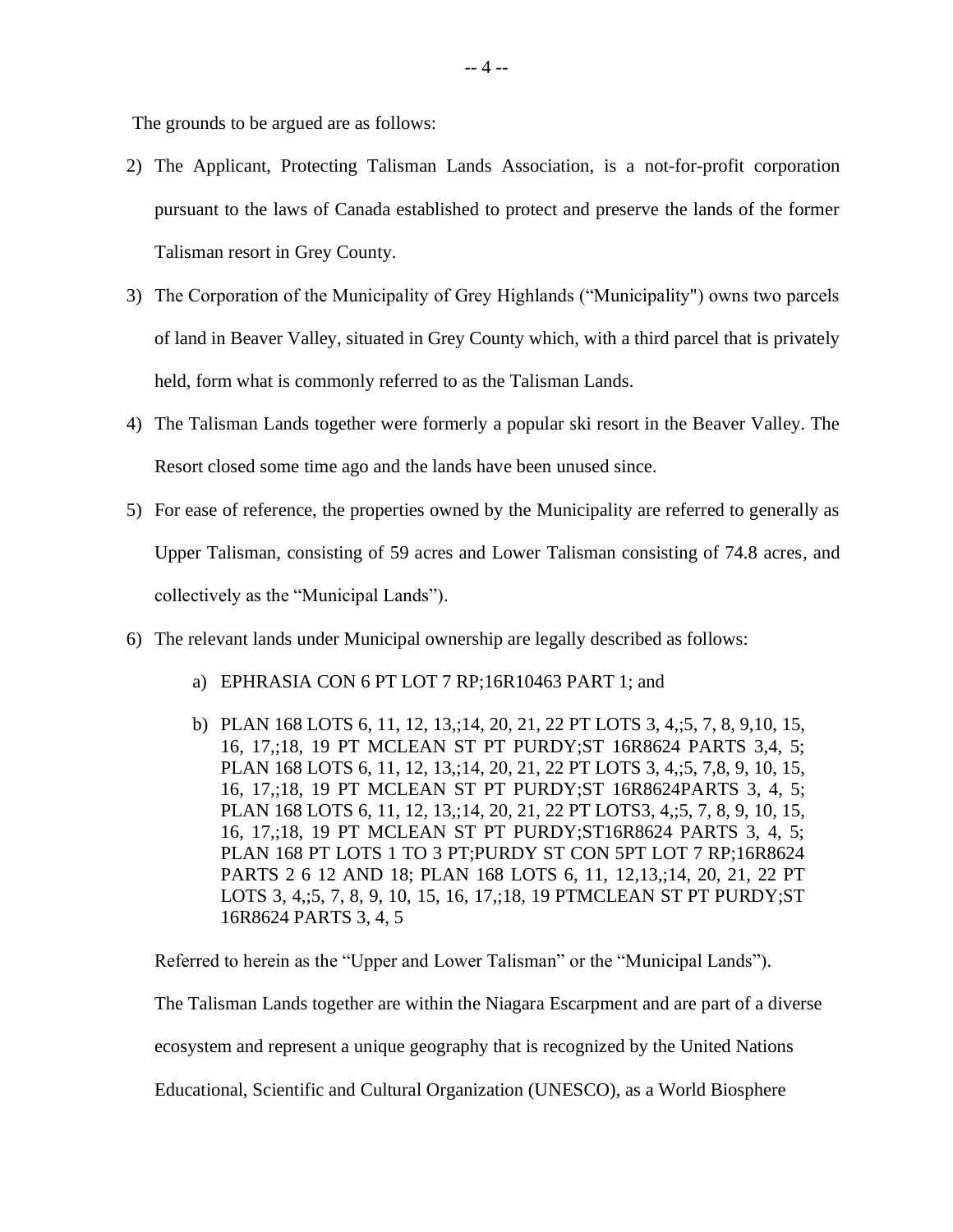Reserve. The Talisman Lands are subject to the control of the Niagara Escarpment Commission pursuant to the *Niagara Escarpment Planning and Development Act (Ontario).*

- 7) As such, the Talisman Lands, and in particular, those lands owned by the Municipality, are a special focus of public interest and concern to many of the residents of the Municipality of Grey Highlands, Ontario and beyond.
- 8) On March 2<sup>nd</sup>, 2021, the Municipality entered into a Joint Venture Agreement with 2420124 Ontario Limited, owner of the parcel that is privately held, to jointly dispose of the Talisman Lands and sell what the venture participants referred to as "…the Beaver Valley Development Project lands as a single development opportunity in order to maximize the potential value of the Beaver Valley Development Project".
- 9) The Municipality's Council then held scheduled and special meetings on May 28, 2021; June 2, 2021; June 14, 2021; July 7, 2021; September 1, 2021 and September 15, 2021. The minutes of each of those meetings indicates the council discussed the Talisman Lands in closed sessions pursuant to subsections 239(c) and/or (k) of the *Municipal Act*, *2001* S.O. 2001, c. 25 ("Act" or the "Municipal Act") that provide councils may meet in closed sessions to discuss, respectively: proposed or pending land acquisition or disposition of land by the municipality; and, a position, plan, procedure, criteria or instruction to be applied to any negotiations carried on or to be carried on by or on behalf of the municipality.
- 10) On July 29, 2021 the Municipality issued a press release "…confirming the conditional sale of the Municipally-owned lands in the Beaver Valley to Westway Capital, subject to a due diligence period. The Municipality received the offer to purchase in June 2021 and has spent the last weeks reviewing and assessing the offer and the opportunities it presents".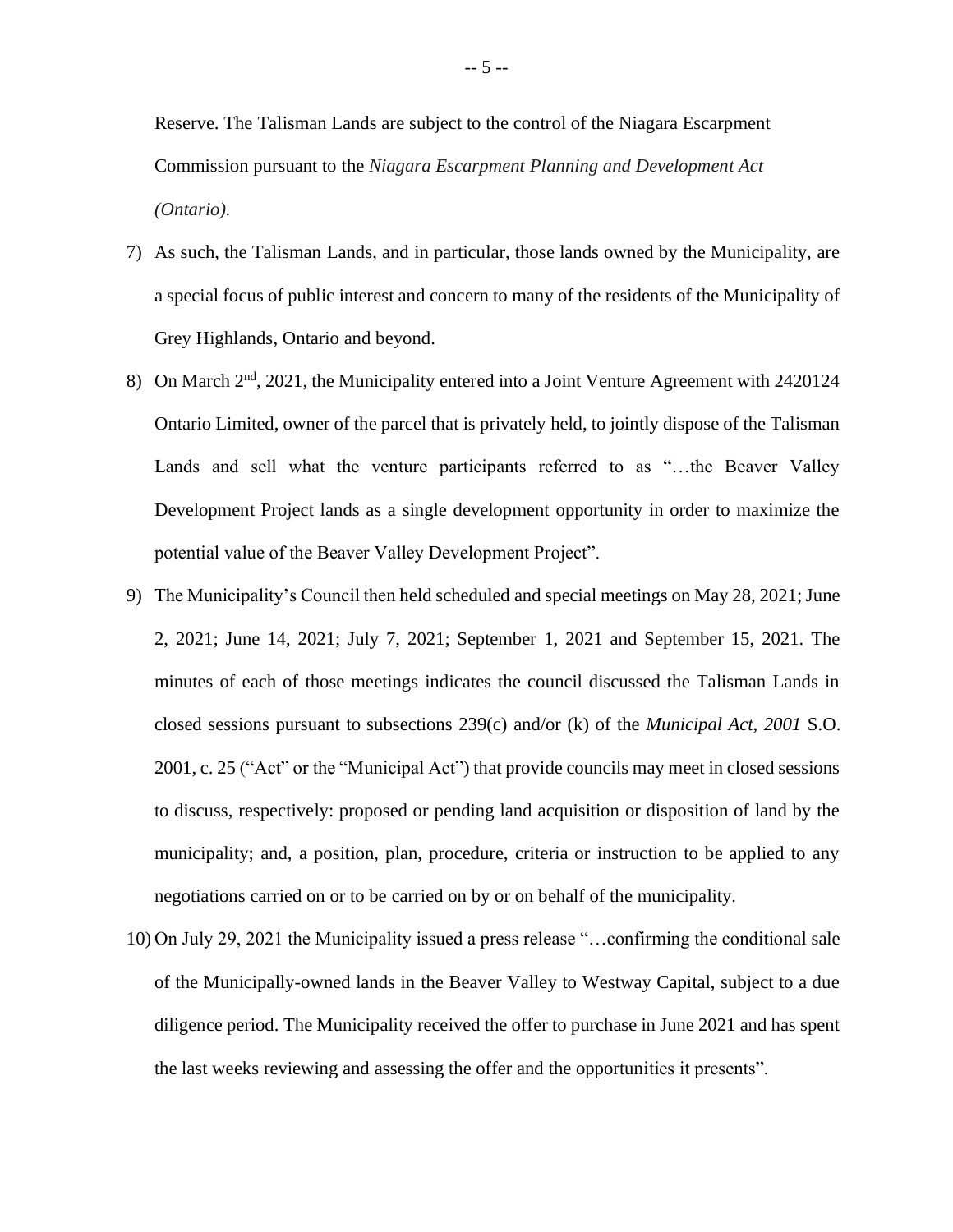- 11) Notwithstanding the Municipality's public announcement of accepting a conditional offer to purchase the lands, the municipality's minutes make no reference to any resolutions or bylaws of the Municipality's Council to accept such an offer in respect of the Upper and/or Lower Talisman parcels.
- 12) The Applicant seeks an order quashing the Municipality's by-law(s) and resolution(s) for illegality as pleaded below.
- 13) Subsection 273(1) of the Act provides that a court may quash a municipal by-law in whole or in part for illegality.
- 14) Subsection 273(2) of the Act provides that in respect of the court's authority to quash a bylaw, the term by-law includes an order or resolution.
- 15) Subsection 273(3) of the Act provides that the court may direct that nothing shall be done under the by-law until the application is disposed of.

*A Vote to Accept a Conditional Sale is taken at a Closed Meeting*

- 16) The Municipality acted illegally in respect of subsection 239(5) of the Municipal Act by taking a vote to enter into an agreement of conditional sale of the Upper and Lower Talisman lands while the meeting was closed to the public.
- 17) A vote at a meeting closed to the public may only be taken in accordance with subsection 239(6) of the Municipal Act, which provides that first, the vote concerns a matter for which a closed meeting is permitted pursuant to section 239(2) or (3) and it is for a procedural matter or to give instructions to officers, employees, or agents of the municipality, etc…
- 18) In this case, the matter concerned the disposition of land is contemplated by subsection  $239(2)(c)$ , however, only the Council of the Municipality was entitled to enter into the conditional sale pursuant to its policy A09-L-02 concerning the Sale of Surplus Lands ("Land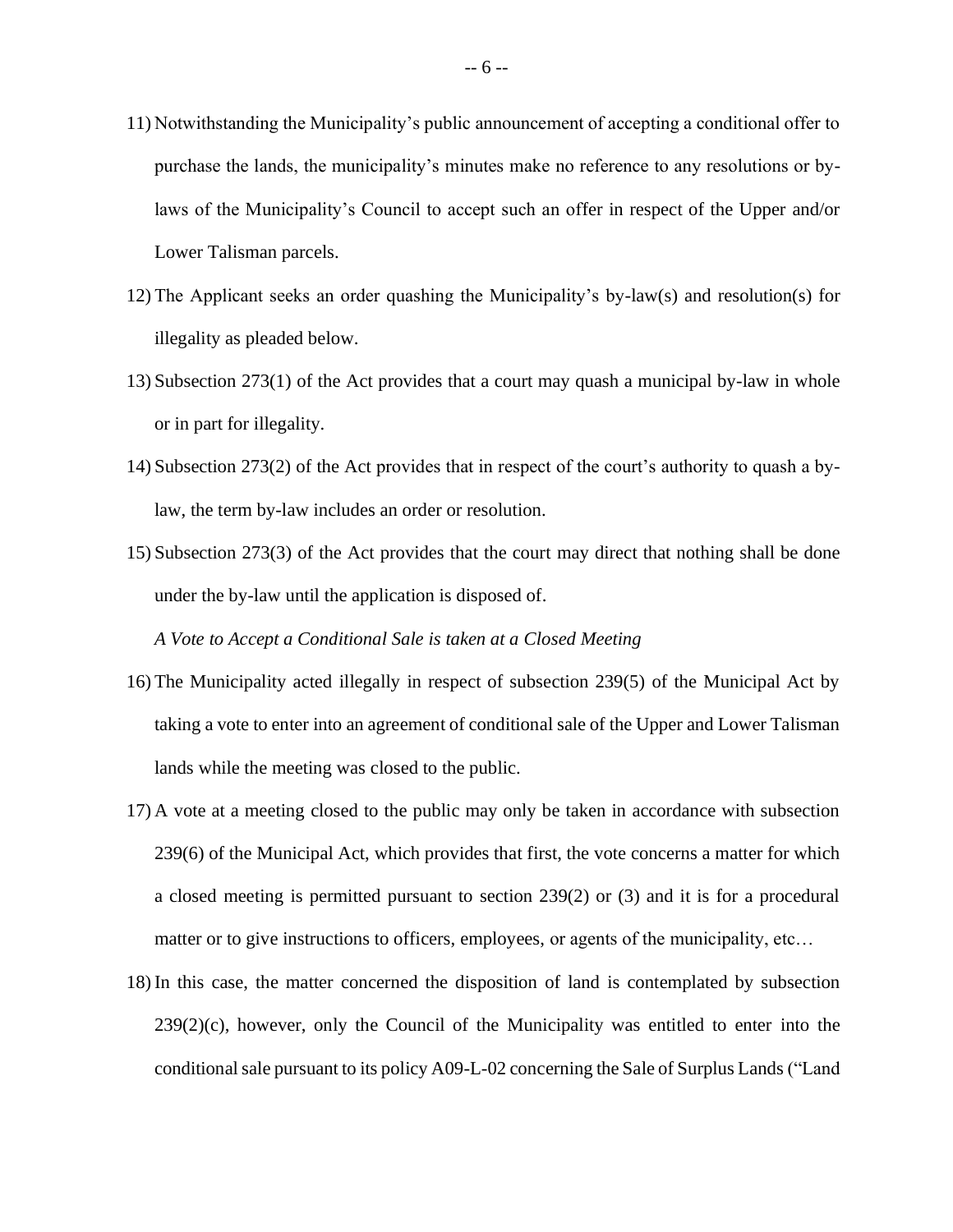Sale Policy"), there being no indication of a delegation of the authority to enter into contracts for the sale for land.

#### *If Power Delegated, then Delegation By-law passed in Closed Session*

19) In the event the Municipality delegated the authority to enter a conditional sale of the Upper and Lower Talisman lands, contrary to its policies, then the by-law making such a delegation pursuant to section 23.1 of the Municipal Act would have been made in contravention of section 239(5) of the same act, which does not permit the passing of by-laws in respect of matters not included in section 239(2) of the Municipal Act.

#### *Failing to Report on Actions Taken in a Closed Meeting*

- 20) The Municipality acted illegally in respect of the Municipal Act in contravention of its Bylaw 2018-009, A By-Law To Govern the Procedure Of Council Of The Corporation Of The Municipality Of Grey Highlands And All Its Committees, The Calling of Meetings and The Conduct Of Its Members, namely, Part 21.3 that requires "Any actions of the Closed Session Meeting shall be reported by the Mayor as soon as the Regular Council Meeting reconvenes into Open Session".
- 21) As alleged above, the council failed to report on actions that may include the delegation of authority and/or executing contract(s) of sale.

#### *Failing to Adhere to Adopted Policy Concerning the Sale of Surplus Lands*

22) Subsection 270(1)1 of the Municipal Act requires municipalities to adopt and maintain policies with respect to their sale and disposition of land. As noted above, the Municipality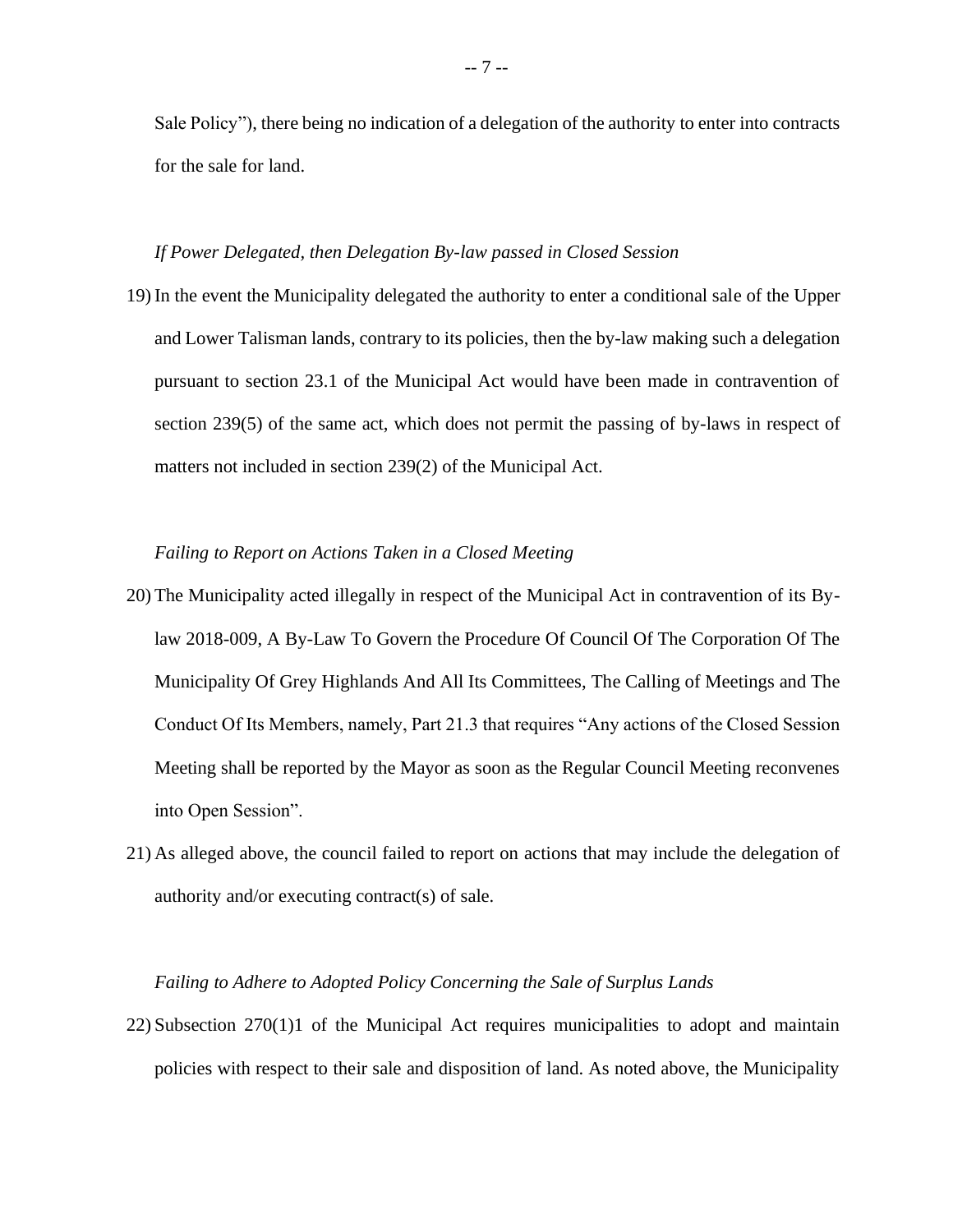has such a policy (being the Land Sale Policy). Part 3(c) of the Land Sale Policy provides the process by which Surplus Land, including the Talisman Lands owned by the Municipality, is to be dealt with. The Municipality has acknowledged that it is disposing of the Municipal Lands in accordance with Part 3(c) of the Land Sale Policy. However, the Municipality has failed to follow the Land Sale Policy in connection with the sale of the lands to Westway Capital. These failures have resulted in a lack of transparency, accountability, and a competitive process.

- 23) The Land Sale Policy sets out a deliberative, detailed, open and transparent process to be followed by the Municipality in identifying surplus lands and, if determined by Council to be appropriate, their sale. The Land Sale Policy sets out the following process to be followed by the Municipality in connection with the sale of viable and or non-viable municipal Talisman Lands:
	- i) The real property shall be declared surplus to current or future program or operational requirements of the Municipality;
	- ii) At least one (1) appraisal of the real property shall be obtained;
	- iii) Notice of the proposed real property disposal shall be provided to the public;
	- iv) All municipal real property that has been declared surplus shall be disposed of by one of the following options:
		- (1) Direct sales for land exchanges or disposals to government/quasi-government agencies of non-viable land;
		- (2) Marketing by Municipality and accepting sealed offers;
		- (3) Listing Agreement with licensed real estate brokers, or
		- (4) Public Auction with minimum bid/reserve amount.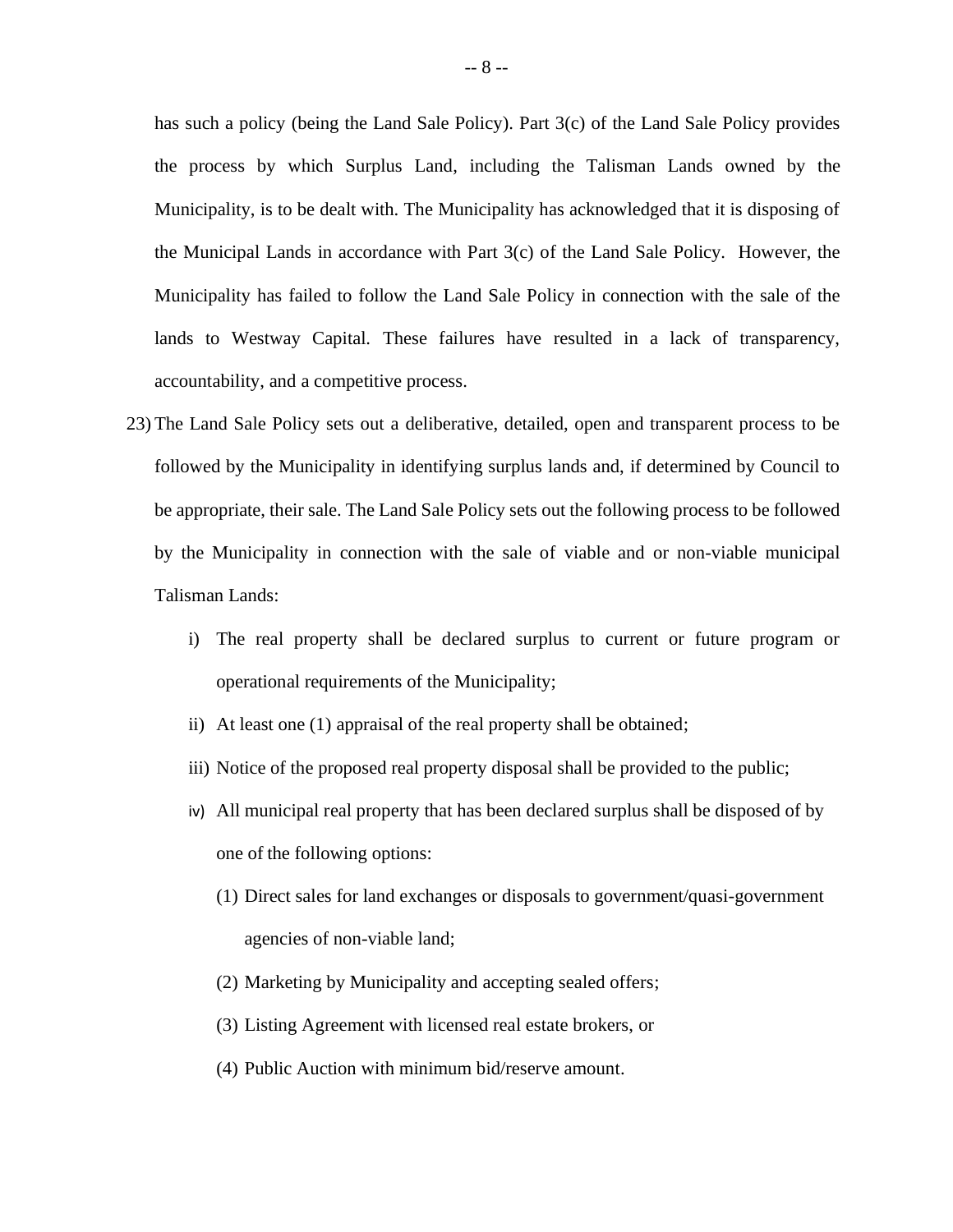- 24) *Failure to Provide Notice that Land was Surplus:* There is no publicly available evidence that the CAO of the Municipality determined that the Municipal Lands are or are not "viable". The Municipality did not pass a motion of Council declaring that the Upper and Lower Talisman lands were Surplus pursuant to section  $3(c)(iii)$  of the Land Sale Policy.
- 25) *Failure to Provide Notice*: The Municipality has not given notice to the public of the intention to sell all or any of the Municipal Lands in accordance with the Land Sales Policy.
- 26) *Failure to Follow an approved Method of Disposal –* The Municipality has not marketed the Municipal Lands and accepted sealed offers, has not entered into a Listing Agreement with licensed real estate brokers, and has not held a Public Auction with minimum bid/reserve amount all as required by the Land Sales Policy. Rather, all negotiations with Westway have been exclusive and in secret with no public disclosure that they were occurring. Other interested purchasers were ignored, rejected, or dissuaded by the Municipality or its consultants.
- 27) *Failure to have a competitive process -* The disposal method and negotiation process utilized by the Municipality, to the extent that it had a process (which is unknown), did not ensure that transparent and accountable processes were followed in the disposal of real property.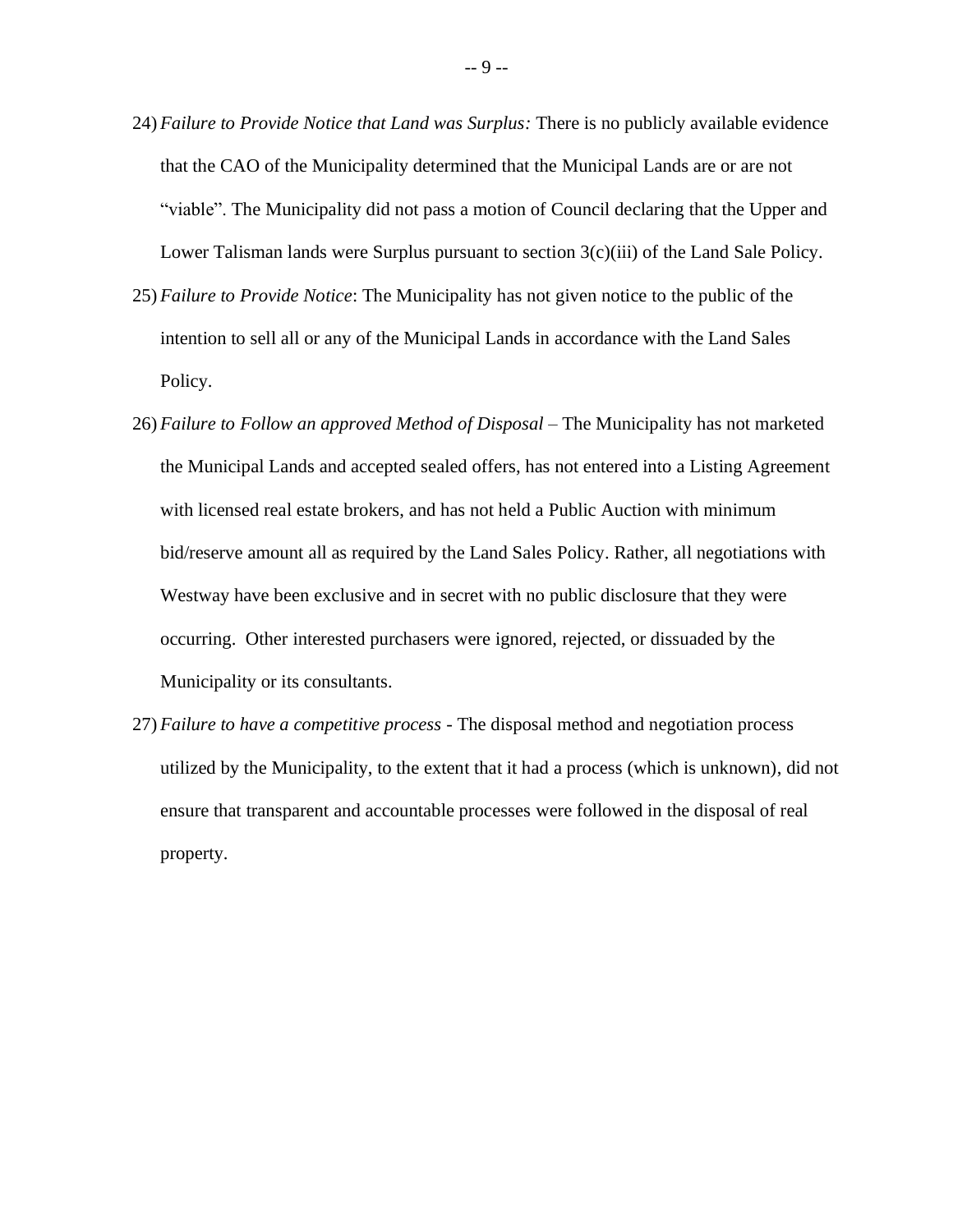The following documentary evidence will be used at the hearing of the application:

- 28) The Agenda and Minutes of the Meetings of the Municipality held in the years 2020 and 2021;
- 29) Policies of the Municipality;
- 30) Such minutes, notes, recordings or other records of closed sessions held in the years 2020 and 2021 as may be produced by the Municipality, referred to by the Ontario Ombudsman or by order of this Honourable Court;
- 31) Public notices and releases issued by the Municipality concerning the subject matter of this Application; and
- 32) Such further and other evidence as counsel may advise and this Honourable Court may permit.

DATE: November 1, 2021

# **ERIC K. GILLESPIE PROFESSIONAL CORPORATION**

Barristers & Solicitors 300-160 John Street Toronto Ontario M5V 2E5

**Ian Flett (LSO# 58033B)**

Tel: 416-703-7034 Fax: 416-907-9147 E-mail: [iflett@gillespielaw.ca](mailto:iflett@gillespielaw.ca)

Lawyers for the Applicant

**TO: The Municipality of Grey Highlands** 206 Toronto Street South, Unit 1 Markdale, ON N0C 1H0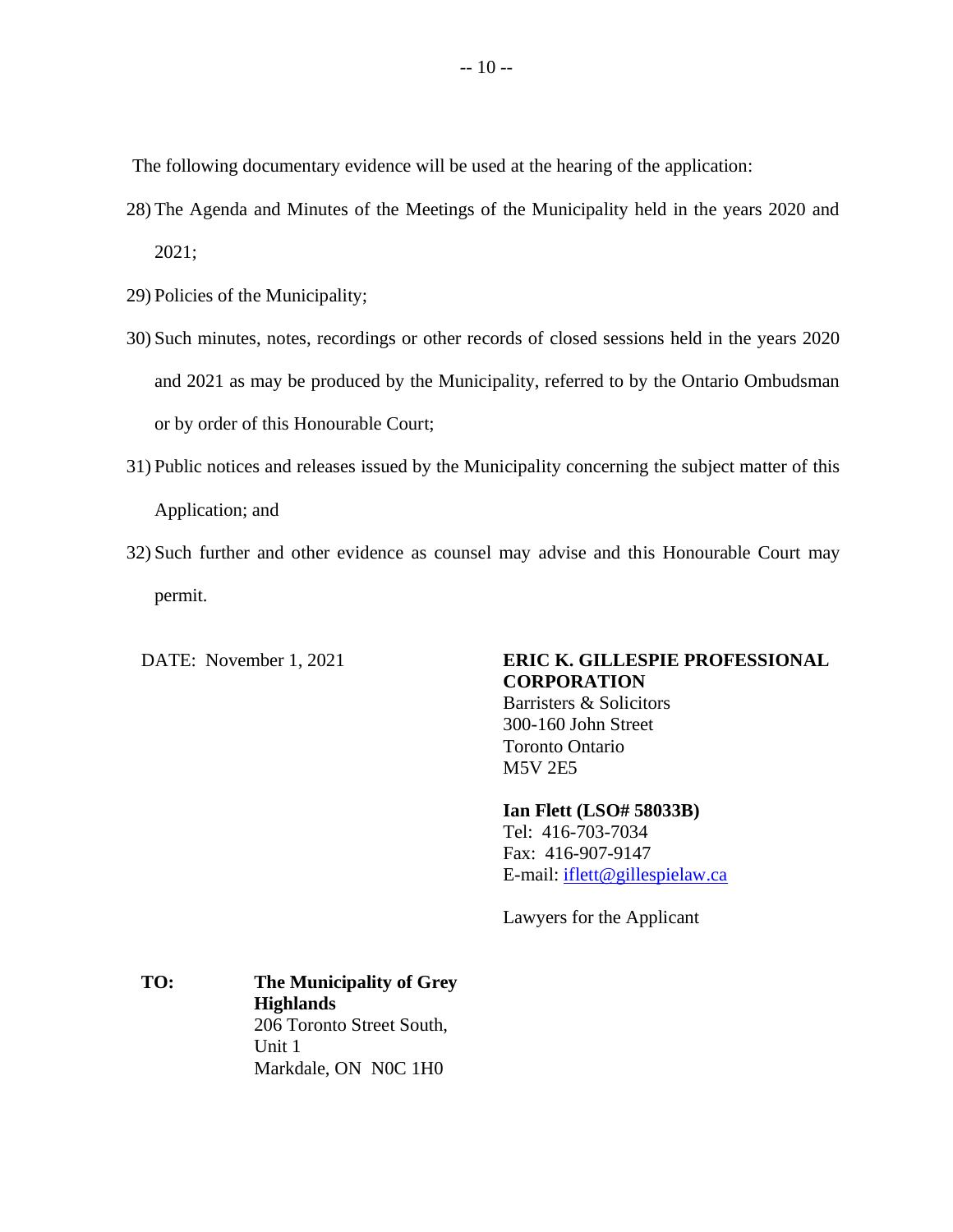# **Raylene Martell**

**Municipal Clerk** Eml: clerk@greyhighlands.ca Tel: (519) 986-2811, ext. 233 Fax: (519) 986-3643